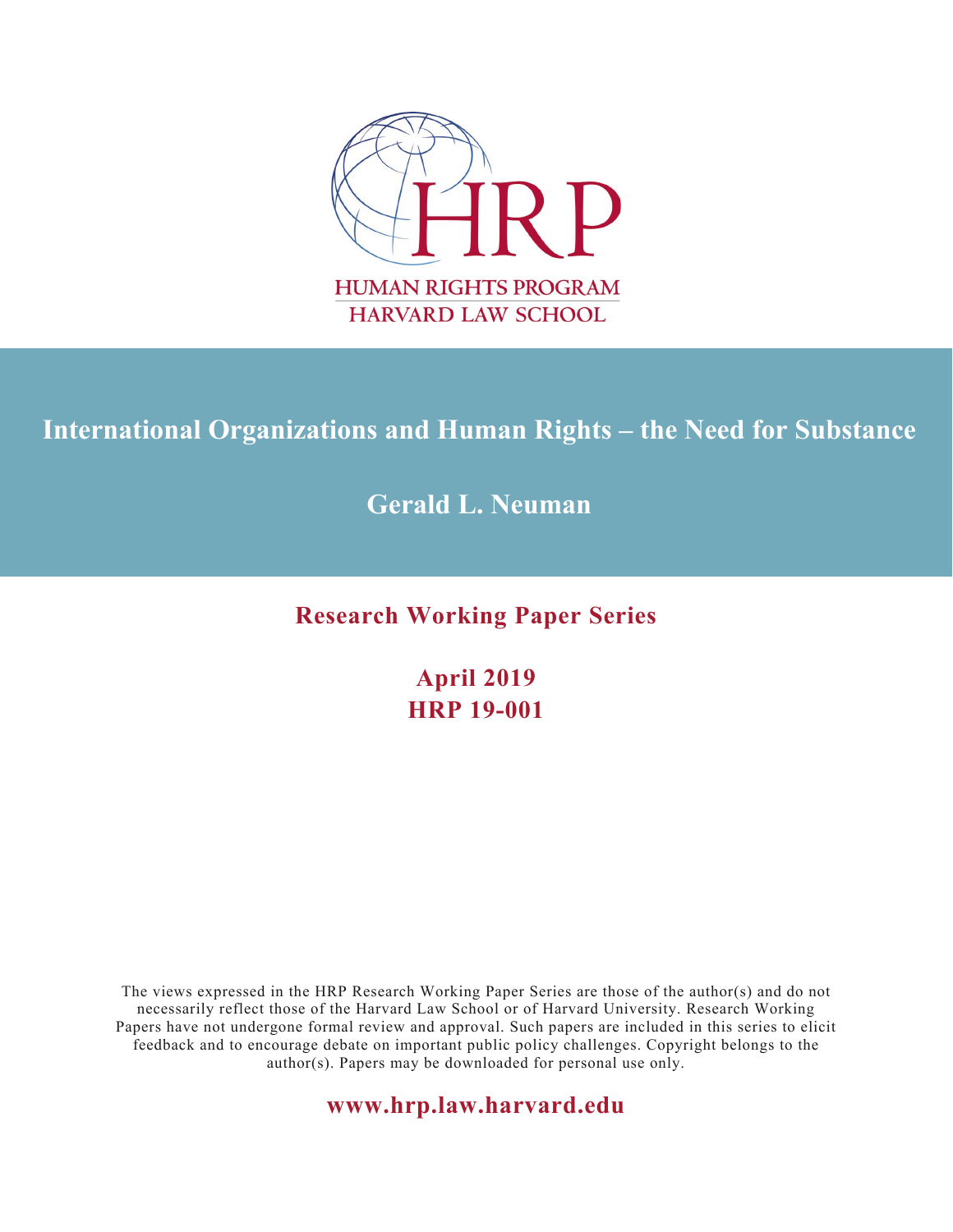### International Organizations and Human Rights – the Need for Substance

Gerald L. Neuman

J. Sinclair Armstrong Professor of International, Foreign, and Comparative Law Harvard Law School

[*This is a slightly more formal text of a talk given on June 1, 2018, at YTL Law and Justice Centre Forum on Human Rights and Non-State Actors, Kings College London. My particular thanks to John Tasioulas.*]

I would like to talk today about the relationship between international organizations (IOs) and human rights. I will discuss these issues as an academic, not as a human rights advocate. By "international organization," I mean an organization established by a treaty or similar international instrument, and possessing its own international legal personality. There are hundreds of IOs varying in size and in the range of their functions, from huge IOs like the UN and the World Bank to bilateral commissions on boundary waters and the European University Institute. In my view this is a large and complex subject, especially given the variety of IOs; and I approach it with humility. Today I would like to stress the difficulty, and explain why I am uncomfortable with simple formal answers to the questions involved.

At the outset, I would emphasize the distinction between "human rights" as moral principles and "human rights" as norms of international law. Some human rights norms may have universal moral validity, and some requirements have been embodied by states in positive international law, as provisions of treaties or as norms of customary international law (or general principles). Some of the moral principles are so widely recognized that their content is directly stated as positive legal rules. But positive human rights rules may vary in their content from the moral principles that motivate them, for several reasons. Sometimes states disagree about the proper content of a moral principle, and they adopt a legal rule that embodies a compromise among their understandings. Sometimes a human rights provision guarantees a structure or a procedure that serves instrumentally to protect a moral norm, rather than being intrinsically valued. Sometimes the content of a human rights norm is modified to operate more effectively within the institutional realities of the system where it is enforced.

Thus, even if one believes that all positive human rights norms reflect universal moral values, their articulation as rules of positive law will also reflect the political choices of states in drafting the rules, and the institutional context that the drafters contemplated.

As further complication, the international regime for protecting human rights, taken together, exhibits fragmentation. There are multiple systems, multiple overlapping treaties within systems, and multiple institutions and actors offering interpretations of the content of human rights provisions within these treaties.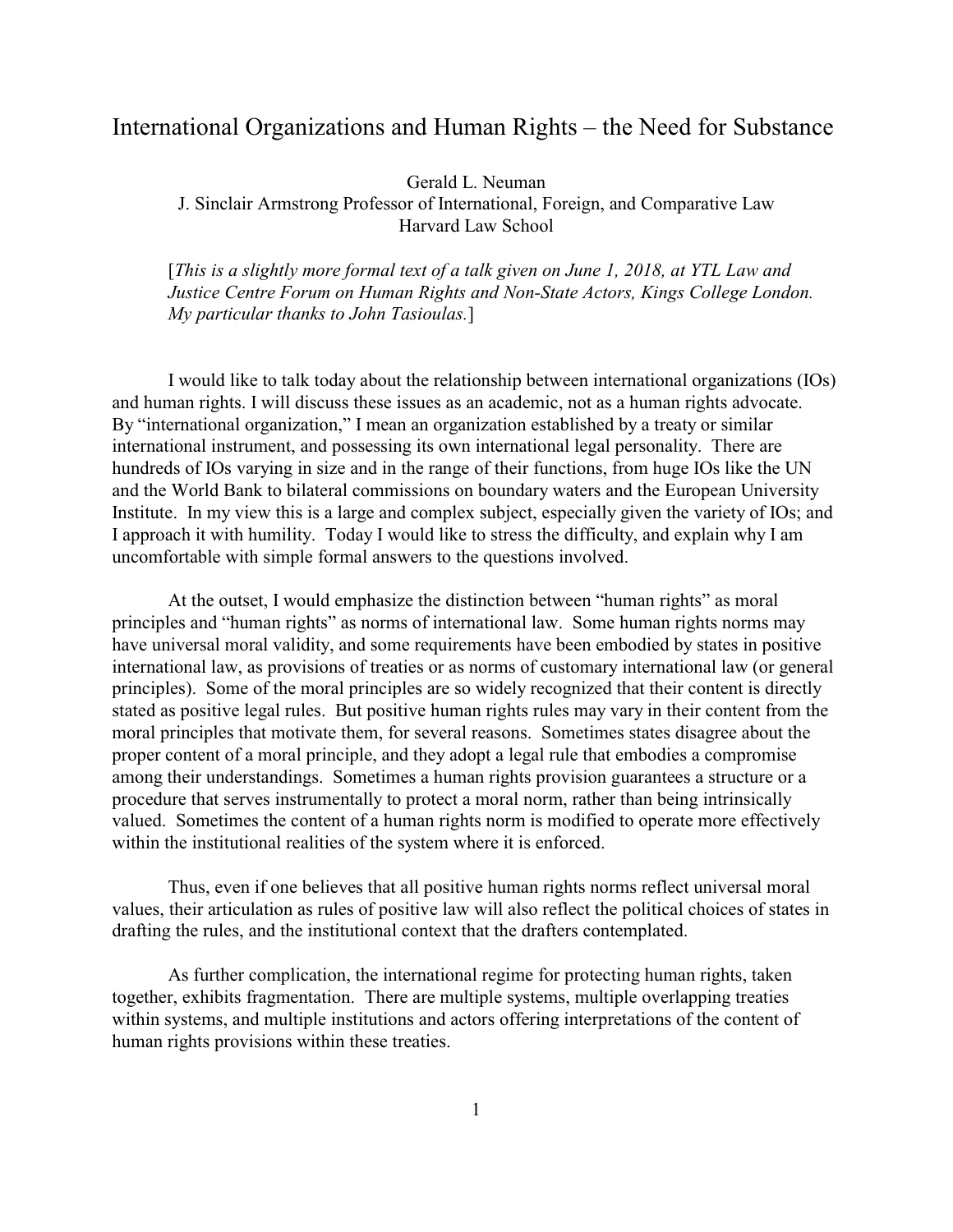For these and other reasons, it is a fallacy to make the easy inference that because human rights are meant to be universal, therefore they should all directly bind all public authorities, including all IOs. This is the main problem I want to address today.

#### (A)

IOs, like many other wielders of power, are double-edged from the human rights perspective. Some IOs provide assistance to the protection of human rights, but they may also adversely affect human rights. IOs support human rights tribunals, such as regional courts and treaty bodies, that help to clarify the legal obligations resulting from the positive law of human rights.

The international system of human rights protection generally places primary reliance on states to ensure the protection of human rights. States implement their human rights obligations through their constitutions, criminal laws, civil codes, courts, administrative agencies, and public services. International organizations facilitate that protection in a variety of ways – by providing guidance, assistance, monitoring, and back-up. The United Nations was responsible for drafting and adopting the Universal Declaration of Human Rights and the two Covenants that translated it into binding treaty obligations, as well as various other human rights treaties. The Security Council has – on occasion – responded to severe human rights violations by imposing economic sanctions, authorizing criminal jurisdiction, and even approving armed intervention. As is well known, the coercive actions of the Security Council may pose risks to human rights as well as defend them.

In the regional human rights systems, multipurpose international organizations – the Council of Europe, the Organization of American States, the African Union – also perform human rights functions, and support specialized independent bodies, such as regional human rights courts and commissions, that are dedicated to human rights promotion and protection. At the global level, the so-called "core" human rights treaties create independent treaty bodies, supported by the United Nations, to monitor compliance with states' obligations. These independent courts and treaty bodies are not considered international organizations, but they are connected with international organizations, and I will say a bit about them as well.

Of course, not all international organizations have explicit human rights functions. Some international organizations serve goals closely allied to the goals of human rights treaties, but without employing a human rights framework. Some international organizations serve narrow economic purposes at best loosely correlated with human rights. International organizations can also be employed in conscious opposition to human rights.

The three regions I mentioned – Europe, the Americas, and Africa – have empowered their human rights courts to issue judgments that are binding on the states that accept their jurisdiction. In contrast, the decisions of global treaty bodies are not strictly binding. Their interpretations have been characterized as "authoritative" or entitled to great weight, but they are not as determinative even within their own regime as the interpretations of a regional court.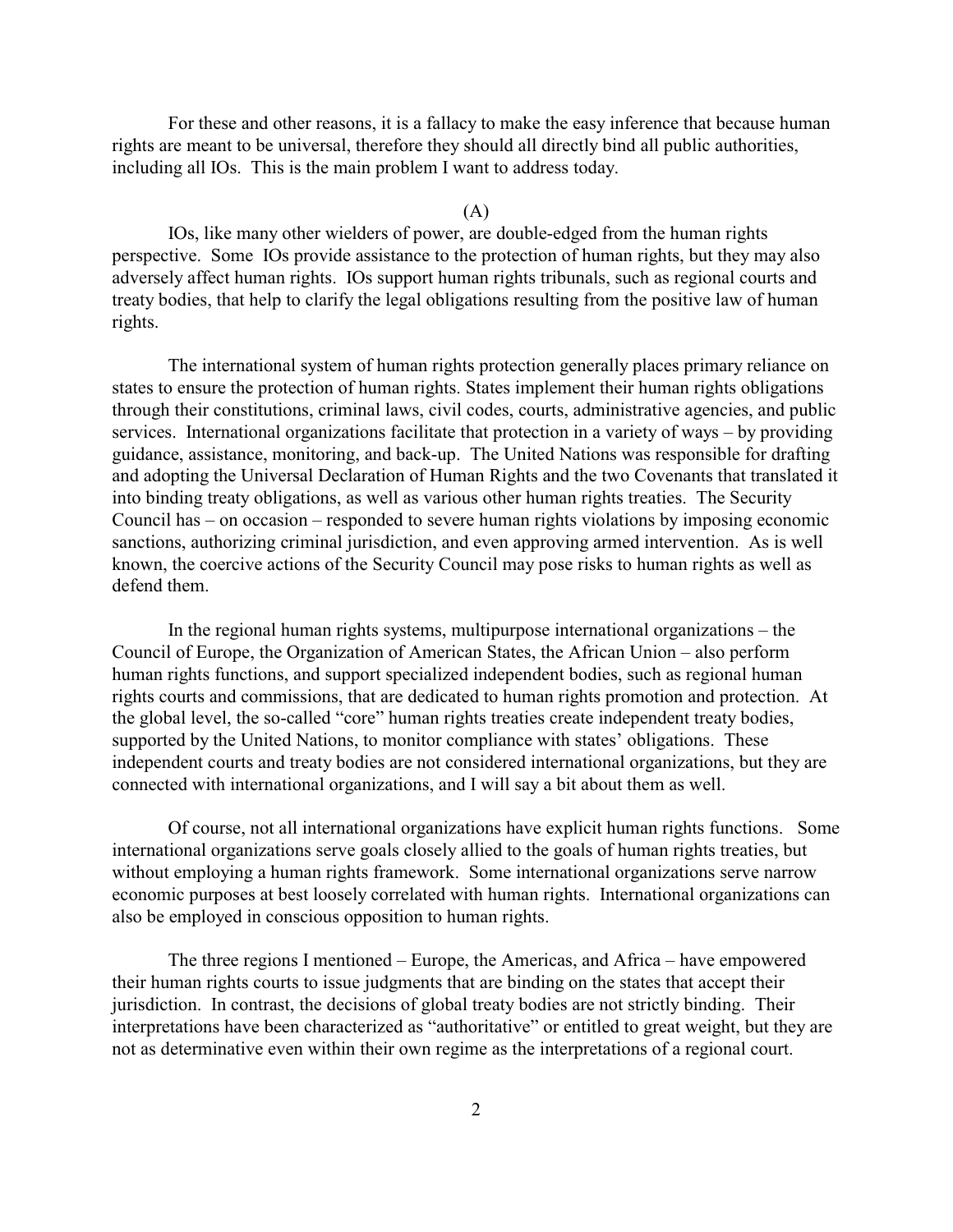Moreover, the global treaty bodies issue a variety of texts with differing levels of formality and intended legal significance. Some involve carefully considered findings of violation of a treaty, and some involve merely recommended good practices. To illustrate from the treaty body I know best, the Human Rights Committee *(of course I do not speak for them*), the findings of violation of the Covenant on Civil and Political Rights in "Views" on communications are meant as legal rulings. Statements in "General Comments" about what state parties "must" do, or what the Covenant obliges states parties to do, are meant as descriptions of the states' hard law obligations under the treaty. However, remedial recommendations in Views on communications are more ambiguous; statements in General Comments about what a state party "should" do may be ambiguous, depending on context; other statements in General Comments are clearly recommendations of good practices – in other words, intentionally "soft law" – and the recommendations in Concluding Observations on state reports are usually just recommendations. The findings of Views and the more definite passages in General Comments provide the HRC's clearest effort to guide states authoritatively on the meaning of the Covenant.

Even human rights treaty bodies, which wield the pen and not the sword, can have negative impacts on human rights. The example I would like to mention here concerns their crucial function of interpretation. A treaty body may interpret its treaty as obliging a state to perform an action that violates another human right – especially a right that is protected by a different treaty. Specialized treaty bodies sometimes pay insufficient attention to the rights of others that come into conflict with the rights within their specialized mandate. This may happen, for instance, when antidiscrimination policies come into conflict with freedom of expression or fair trial rights. The result may be explicit contradiction between two treaty bodies, asserting inconsistent obligations on states. Of course, when two treaty bodies disagree, it may not be clear which treaty body has misjudged the rights. In my opinion, contradictions of this kind should not be settled by forcing agreement or by automatically prioritizing one interpretation. The two bodies each need to deliberate on the merits of the opposing interpretation, by means that may include actual dialogue between the bodies.

#### (B)

As a general matter, do IOs have obligations under international human rights law? Surely they do, but the question of which obligations they have is highly debated. Some authors make very broad assertions that IOs are legally bound by all the human rights obligations of all their members, and others argue that IOs have only narrow human rights obligations, perhaps limited to *jus cogens* norms. I would like to suggest some caution about sweeping assertions on this point, both theoretically and practically.

First, from a moral perspective, one could say that IOs must have some human rights obligations, as everyone else does. States have human rights obligations, individuals have human rights obligations, and corporations have human rights obligations – so should IOs. But these are not all the same obligations. Some authors are quick to analogize IOs to states and assume that IOs have the same obligations as states.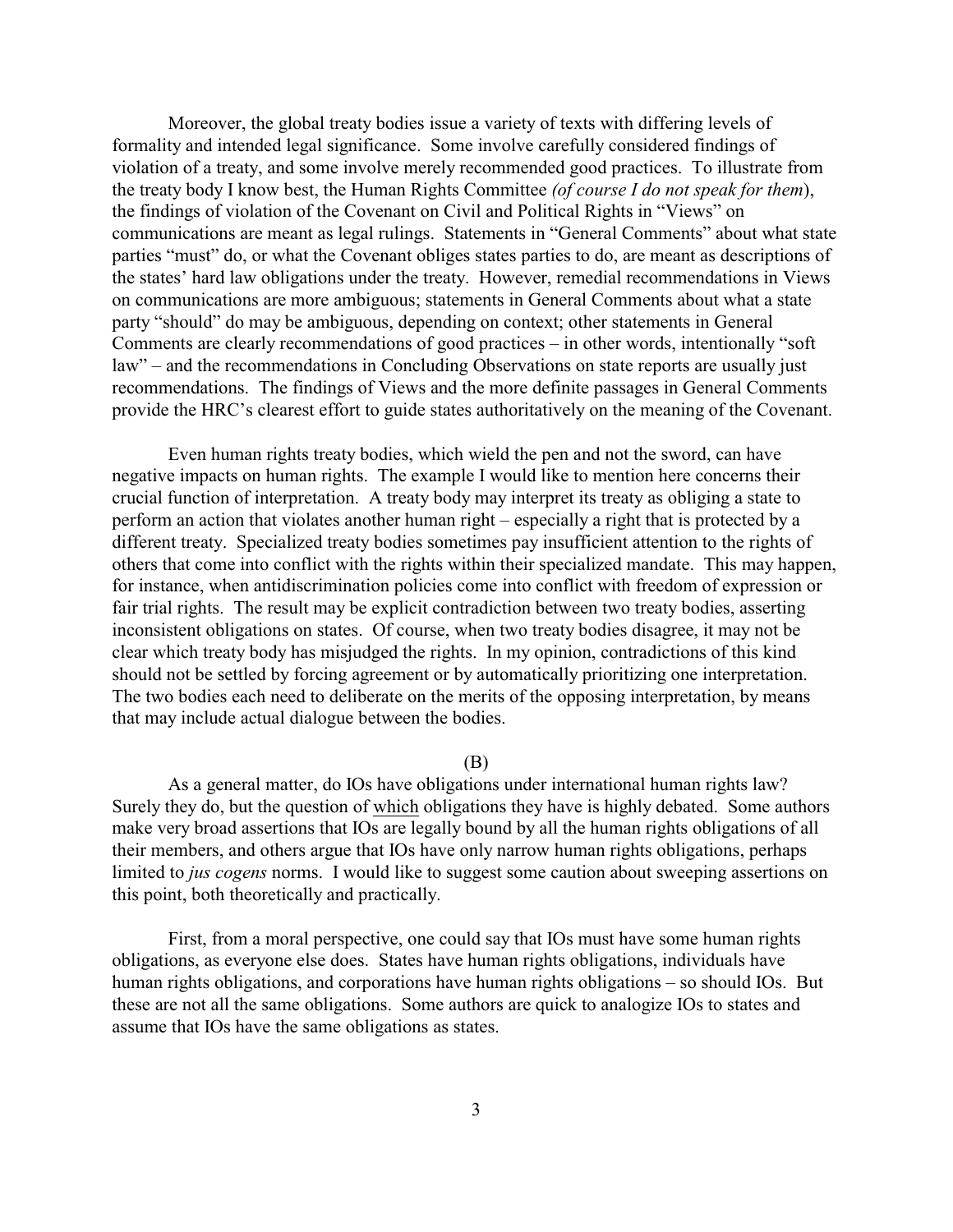But that does not follow so easily. IOs in general have different powers than states and different capabilities, and as a result their obligations may be different. One might think that IOs should have at least the human rights obligations that private individuals have to their fellows, but even that assertion may require a few exceptions; public authorities may have the privilege to perform some acts that private individuals should not.

Also it is essential to bear in mind the different kinds of obligations that human rights discourse contemplates – negative obligations and positive obligations, obligations to respect and to protect and to fulfill. IOs might have some of these obligations with regard to a particular right, but not others. Let me add that those labels – positive and negative; respect/protect/fulfill – are useful reminders of the range of content, but they don't divide obligations cleanly into distinct pigeonholes. In my view, this complexity requires much greater care in figuring out which IOs have which human rights obligations, either morally or legally.

From the legal perspective, we begin with the fact that international organizations are rarely formal parties to human rights treaties, which usually address states and are drafted with the characteristics of states in mind. Nonetheless, I will discuss three formal arguments that have been offered as strategies to extend the human rights treaty obligations of states to international organizations. First, some argue that IOs are directly bound in their activities by the Human rights obligations of their member states. Second, others argue that IOs have obligations under general international law not to be involved in Human rights violations by their member states. Third, some argue that IOs are indirectly bound, because their member states have obligations under Human rights treaties to control the IO's actions and ensure their compliance with the treaty. These arguments do not convince me that all IOs have human rights obligations that are as extensive as their proponents suggest. Finally, I will turn to a subset of IOs, those with their own human rights mandates, where the argument for extending Human rights obligations has more of a contextual anchor.

#### (1)

So, first, it is sometimes argued that IOs are agents of their members, and therefore must be bound by the obligations of their members. I see several problems in this argument. First, it is far too general – it seems to apply not only to human rights obligations, but to all obligations under international law. To say that IOs are bound by whatever treaty obligations a member undertakes would impose insurmountable complexity on IOs, and would enable states to evade their duties to the IO by adopting inconsistent obligations elsewhere. Indeed, if IOs were bound by all human rights treaty obligations that bind any member, then small groups of states could create idiosyncratic human rights obligations that redirect the activity of IOs. This problem is not hypothetical, given the rise of subregional human rights treaties, some of which are designed to launch alternative frameworks in competition with global human rights law. Remember that we are talking about positive law Human rights obligations, not universal moral principles.

Second, it should be emphasized that agents of a state are not actually bound by all of the state's human rights obligations. Human rights treaties require states to provide courts and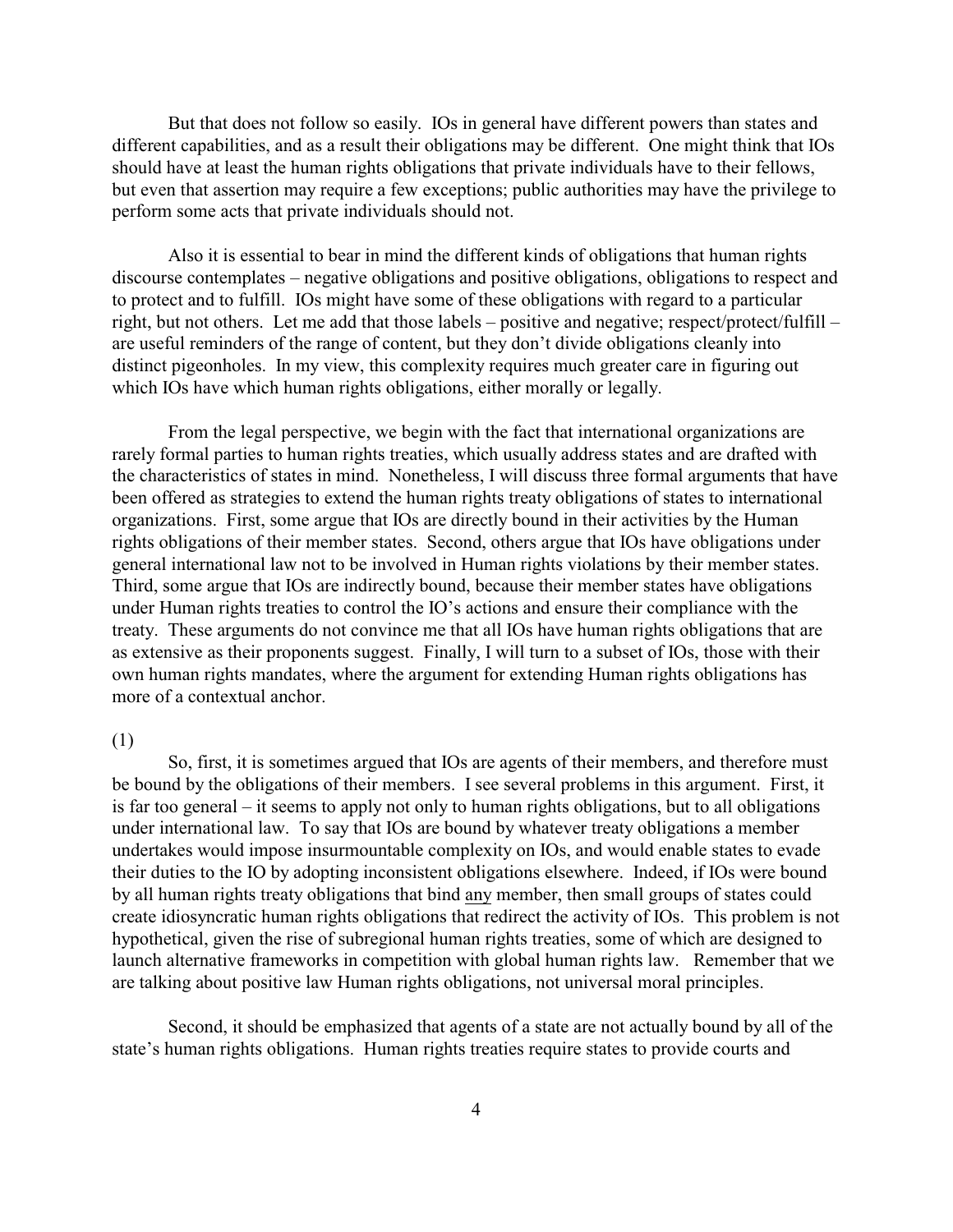schools and election procedures, but they do not require each state agent or agency to provide these things. As a general matter, IOs should not be bound to provide courts and schools and elections, either.

The example of elections illustrates another problem with the argument– some human rights treaties (though not the European Convention on Human Rights) describe in broad terms the human right to political participation and active and passive voting rights. Individuals usually have no voting rights vis-á-vis IOs [*though the European Union is a counterexample*], and the fact that the member states are all parties to the ICCPR has not been thought to override that structure. In other words, some human rights obligations are not suitable for direct application to IOs.

On the other hand, some human rights obligations are entirely suitable for direct application to IOs: IOs should be as strictly forbidden to torture people as states, individuals, and corporations are. But that does not mean that all the obligations under the Convention against Torture apply directly to IOs. For example, the Convention against Torture requires states to exercise criminal jurisdiction against people who commit torture. Most IOs have no criminal jurisdiction to exercise.

Now, it could be said that IOs' obligation not to torture arises from a *jus cogens* norm of customary international law, rather than from treaties. And it has been argued that all *jus cogens* norms are binding on IOs. I would suggest a little caution before deducing consequences from even that proposition – it is one thing to say that a *jus cogens* norm binds an IO, and something more to say that it binds an IO as if it were a state. I agree that IOs should be legally obliged, as their employees are, not to engage in torture or genocide, but it is possible that other *jus cogens* norms could exist that apply differently to IOs, or to some IOs.If, as the Inter-American Court of Human Rights believes, states have a *jus cogens* obligation to prevent private actors from engaging in direct or indirect discrimination on a broad array of grounds, I do not think that all IOs would have that same obligation.

The question also arises whether IOs have the obligation to use their budgets to contribute to the expense of fulfilling economic and social rights in states with fewer resources. Such spending may indeed be part of the mission assigned by states to particular IOs, but does the principle follow generally? If all IOs are bound by the human rights obligations of their members, then every IO, no matter how specialized its mandate, may be obligated to divert funds for that purpose as needed. Two different rationales might be thought to support that conclusion: either that the IO is bound by the human rights treaty obligations of the less resourced members; or that the IO is bound by a human rights treaty obligation of its wealthier members to contribute to the realization of rights in less resourced states that are parties to the same human rights treaty.

The first rationale is similar to an argument I have already criticized: saying that every IO a less developed state joins has an obligation to contribute to economic and social rights for its people is just a monetized version of the claim that the IO has the obligation to provide courts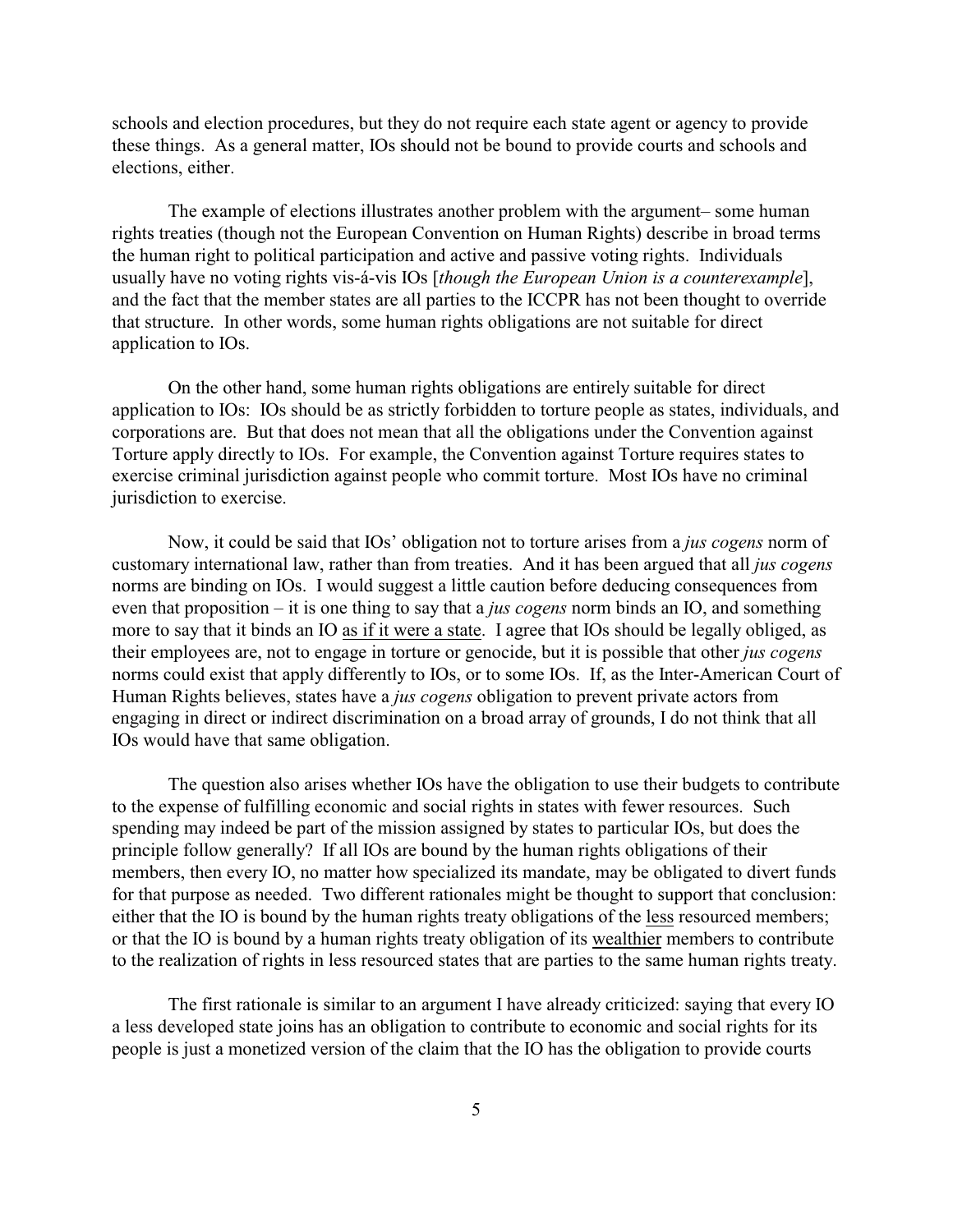and schools and elections.

The second rationale is somewhat different, because it focuses on human rights treaty obligations of states to contribute affirmatively to the realization of economic and social rights in other states that have fewer resources. The Committee on ESC Rights, which monitors the ICESCR, has long interpreted that treaty as imposing such obligations on states parties for the benefit of people in other states parties with less resources. And it is a familiar argument of distributive justice that when many dutyholders owe a generalized obligation of assistance to many rightholders, the situation may produce a duty to establish an institution that can coordinate the provision of assistance. In the international context, it is true that IOs can function as coordination mechanisms that make feasible the allocation of specific positive obligations to wealthier states to assist less wealthy states in realizing the human rights of their people. But even if states have an obligation to create such mechanisms, that does not imply that each existing IO – the Universal Postal Union, or the EUI, or the European Space Agency -- is legally obliged to operate as such a mechanism.

In light of these problems, I do not think that the first strategy, equating human rights obligations of IOs with the obligations of their member states, is persuasive as a general matter.

#### (2)

Let me turn then more briefly to the second strategy, relying on general international law notions of international legal responsibility to constrain IOs from involvement in human rights violations by their member states. I will borrow for this purpose the International Law Commission's phrasing of the rules in its 2011 Articles on the Responsibility of International Organizations. I should mention that those 2011 Articles were not the most successful product of the ILC, and that they have been criticized as too much based in abstract reasoning without sufficient support in actual practice. The result is that the legal argument for binding IOs may be even weaker than the ILC Articles make them appear.

The Articles identify four ways that an IO may become responsible in connection with a wrongful act committed by a state (*articles 14-17 respectively*). An IO may aid or assist the state in committing a wrongful act; it may direct and control the state in committing a wrongful act; it may coerce the state to commit a wrongful act; or it may circumvent one of its own obligations by binding or authorizing a state to commit the act. The key point here is that for three of these four types of involvement, the Articles make the IO responsible only if the act in question would be wrongful if committed by the IO itself – in other words, only if the IO is already bound by the rule that the state is violating. Thus, arguing on the basis of these three articles cannot demonstrate that the IO is bound by the human rights obligation – it presupposes that the IO is bound.

The exception is article 16, coercion. If the IO coerces the state to violate one of the state's own obligations, then the IO is internationally responsible, even if it would not have been wrongful for the IO to commit the act itself. The commentary explains that even a binding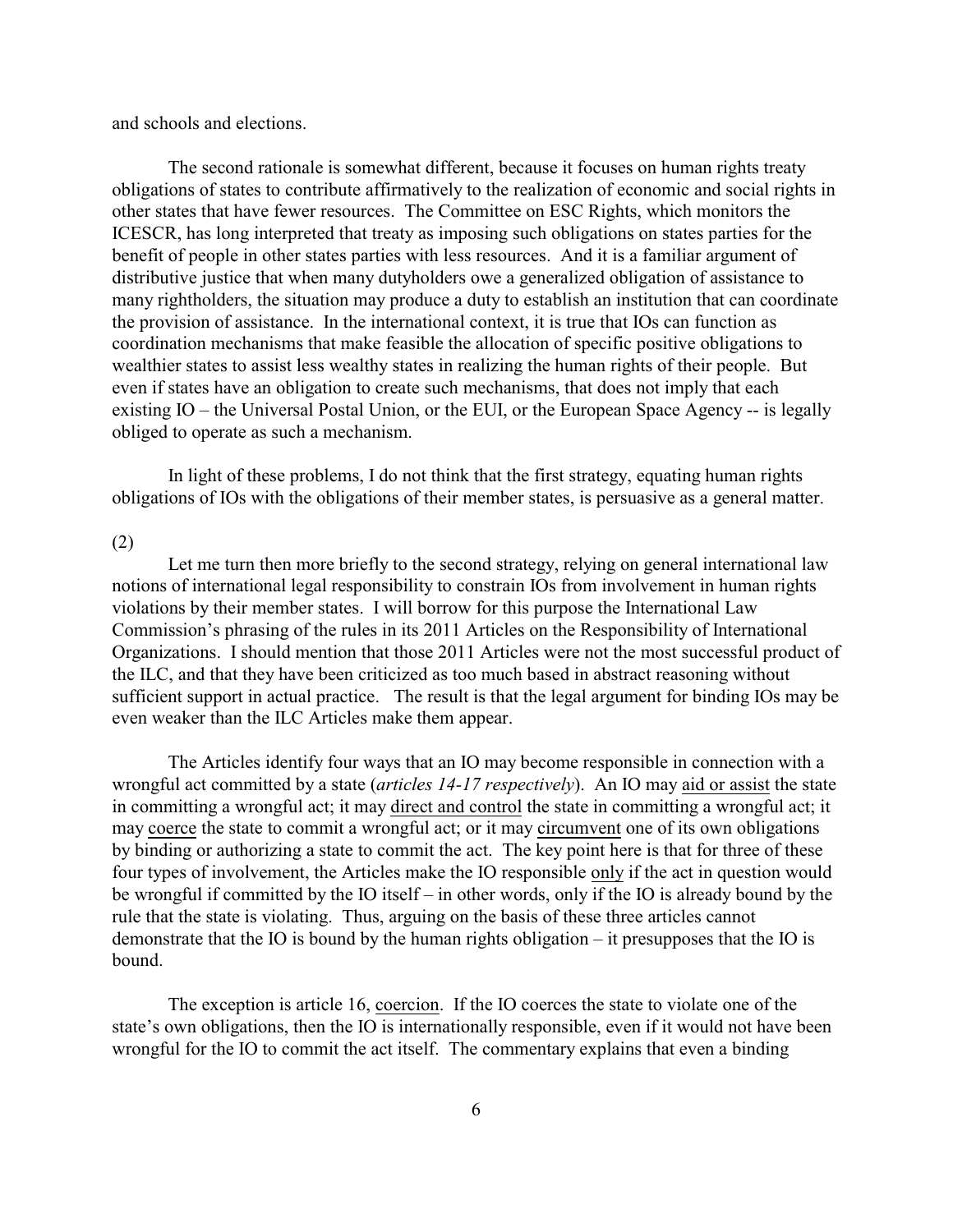decision by an IO amounts to coercion only in "exceptional circumstances," when the IO's conduct "forces the will of the coerced State ..., giving it no effective choice but to comply." Thus the Articles give only very limited support for extending to an IO a human rights obligation of a member state that is not already binding on the IO itself.

#### (3)

The third strategy is to bind IOs indirectly, by imposing on their member states the obligation to cause the IO to act consistently with the states' own human rights obligations. Some regional court judgments and treaty body texts endorse versions of this argument. The regional courts and treaty bodies usually do not have jurisdiction over the international organizations themselves, which are non-parties to the treaties.<sup>1</sup> But they can try to reach the  $IOS$ through the participation of their member states in making decisions or establishing policies.

General Comments of several treaty bodies (but not the HRC) have included this argument in various phrasings. Sometimes the General Comments use the ambiguous verb "should" rather than "must," and sometimes they describe the goal as making the IO take the rights into account, rather than as making the IO act consistently with the right. (I am not aware of a good explanation for these variations.) It might be added that when a treaty body urges a state to act consistently with the treaty when participating in an IO, it appears to mean act consistently with the treaty as interpreted by the treaty body.

The position of the Committee on ESC Rights reflects that Committee's strong interpretation of states' extraterritorial duties of international cooperation and assistance in support of economic and social rights worldwide, individually and through international organizations. This position resembles the unofficial Maastricht Guidelines on Extraterritorial Obligations of States in the Area of Economic, Social and Cultural Rights, which the Committee sometimes cites. The Maastricht Guidelines insist that "A State that ... participate[s] in an international organisation must take all reasonable steps to ensure that the relevant organisation acts consistently with the international human rights obligations of that State" (*art. 15*), and then defines the extraterritorial obligations of states expansively.

The ILC's 2011 Articles include an arguably relevant provision, article 61, referring to a state's circumvention of its own obligation by causing an IO to commit an act that would be a violation if the state had performed it directly. There is no requirement in this provision that the obligation should also be binding on the IO. If the requirement that a state be intentionally using the IO to circumvent its own obligation is taken seriously, then the scope of this provision would not support a broad obligation of states to align the policies of the IO with a human rights treaty; but the Article does not provide a clear enough definition of circumvention to supply predictable limits*.*

<sup>&</sup>lt;sup>1</sup> [but the EU is a party to the Convention on the Rights of Persons with Disabilities, *which permits "regional integration organizations" to join; and may become party to the ECHR*]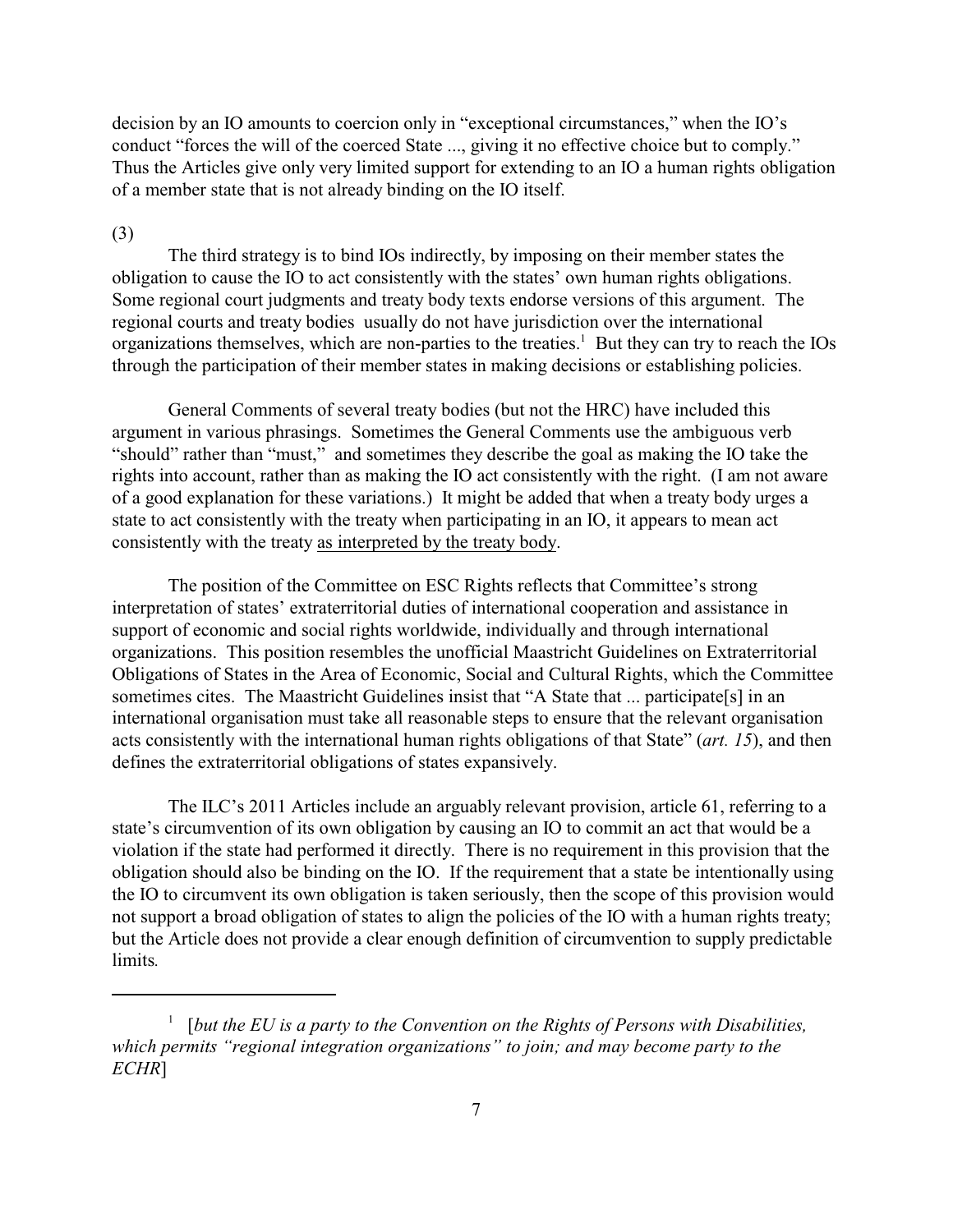Let me distinguish the preceding strategy from a narrower one. Treaty bodies commonly hold that states have treaty obligations to protect people in their territory from certain kinds of abuses committed by private actors. Often those obligations should apply as well to similar abuses committed within the territory by employees of international organizations. To the extent that organizational immunity undermines the incentives of the employees to comply with local law, the best plan of prevention may include steps to influence the international organization's policies. This argument aims at compliance by international organizations with a subset of human rights obligations that also restrict private actors. It does not broadly attribute to international organizations the obligations of states.

In my opinion, the notion that member states must use their control over an IO to ensure that it complies with all their human rights obligations goes much too far, for reasons already mentioned. States have too many positive and negative obligations under human rights treaties for all of them to be appropriately imposed on all of the IOs they join, and these arguments supply no criteria for evaluating which obligations are appropriate.

#### $(C)$

If the diversity of IOs and human rights obligations resists simple formulation, then perhaps a more segmented approach would be helpful. Not all IOs have human rights mandates, but some, perhaps many, do. IOs with human rights mandates can also pose threats to human rights, either in carrying out their other, non-human-rights functions, or when they are protecting certain human rights, but in a manner that puts other rights at risk. Several of the motivating examples for the literature on human rights obligations of IOs concern the operations of the United Nations – peacekeeping operations, Security Council sanctions, and staff relations. The UN is not a party to the major global human rights treaties, but the UN Charter itself gives the UN human rights responsibilities. The UN's human rights obligations do not have to be deduced solely from the obligations of the member states, but rather the treaties interact with the Charter. They supply inputs into the interpretation of the UN's Charter obligations, taken together with other provisions of the Charter and other rules of international law.

One aspect of this interpretative enterprise would involve evaluation of what human rights obligations are suitable for direct application to the UN as an international organization and what human rights obligations presuppose that the dutyholder is a state. It is also possible that state-like obligations apply to the UN organs locally and temporarily in specific situations where they are performing state-like functions of territorial administration.

The treaty being interpreted in this inquiry is the UN Charter, with attention to the human rights treaties as background. A treaty body's own interpretation of its treaty has only mediated influence here, first because that interpretation is not ipso facto binding as to the meaning of its treaty, and second because the treaty body is not authoritative as an interpreter of the Charter. The treaty body's understanding may be highly persuasive on the merits, but that will depend on its reasoning and on the reaction of others.